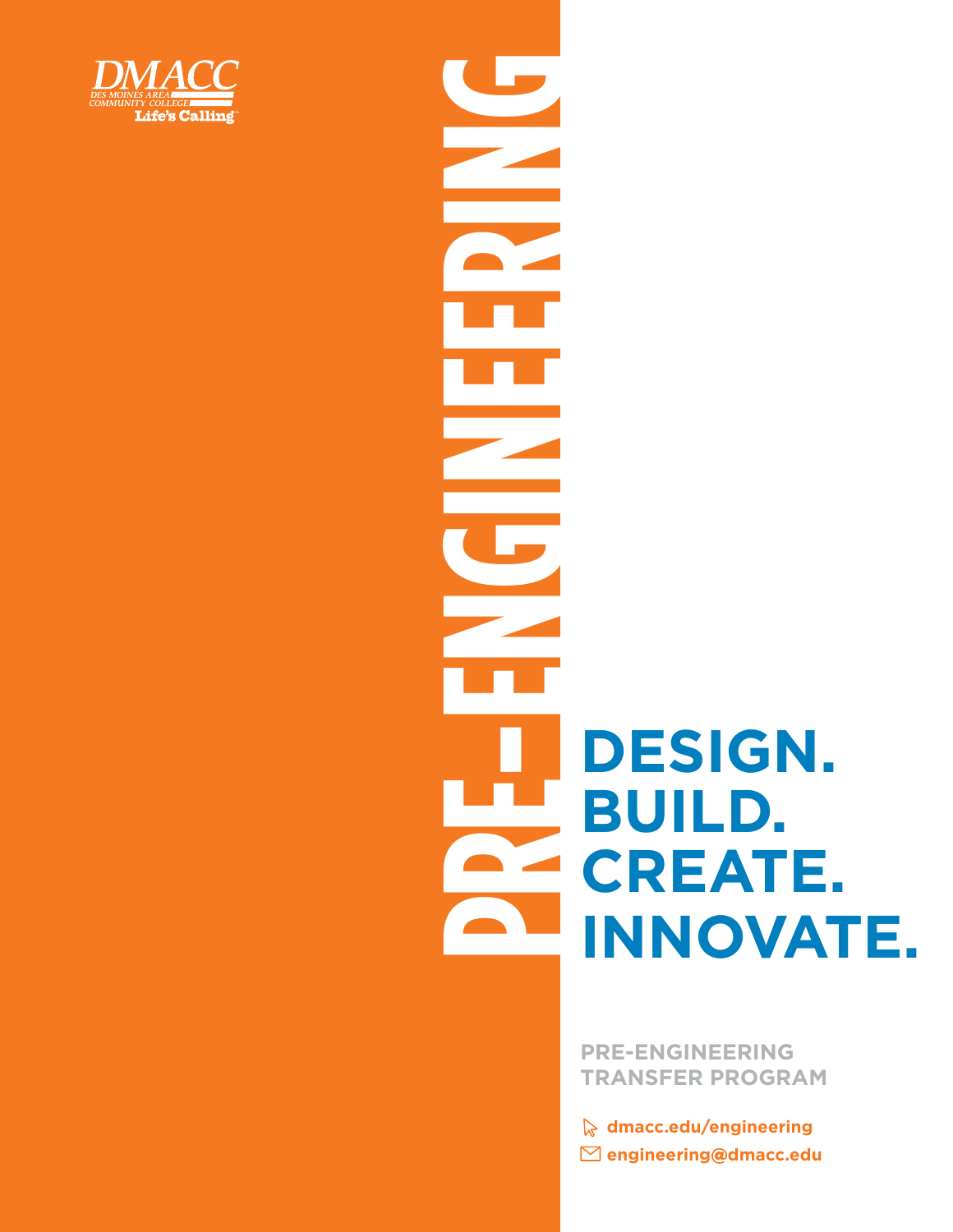# **Get started toward your engineering degree**

**As an engineer, you'll get to use technology to help improve our world. You can put your skills to work to help design, create and build a better future.** 

#### **THE DMACC ADVANTAGE**

- Enjoy **small class sizes** of 30 students or fewer
- Receive **one-on-one support**  from faculty and staff
- Access **free tutoring**
- Make your **tuition dollars go further**

At Des Moines Area Community College, we're preparing aspiring engineers for a successful career by providing a pathway to the top engineering programs in the country, including Iowa State University, University of Iowa and more.

At DMACC, you can choose from two Pre-Engineering paths based on your goals and academic progress:

#### **Option 1**

#### **For students interested in transferring to ISU's College of Engineering and prepared to take Calculus I their first semester.**

Take 32 credit hours at DMACC that work toward completing the ISU Engineering "Basic Program." When you successfully complete this 2-term program at DMACC, you'll meet the requirements to transfer to ISU's College of Engineering.

### **Option 2**

#### **For students who need more foundational math courses and/or want to obtain an Associate's degree before transferring to a 4-year school.**

Complete 64+ credits to earn your Associate in Science degree with a Pre-Engineering concentration. You can continue your DMACC education beyond the "Basic Program" with classes that include Physics II, Engineering Graphics, and more, as well as earn a valuable degree before transferring.

Both options allow you to take courses in a personalized setting with faculty who give you individual attention – all at a more affordable price per credit hour than a 4-year school. Students who start in DMACC's pre-engineering program have gone on to study aerospace, computer, environmental, civil, mechanical, and agricultural engineering, just to name a few. DMACC academic advisors, staff and faculty will work with you every step of the way!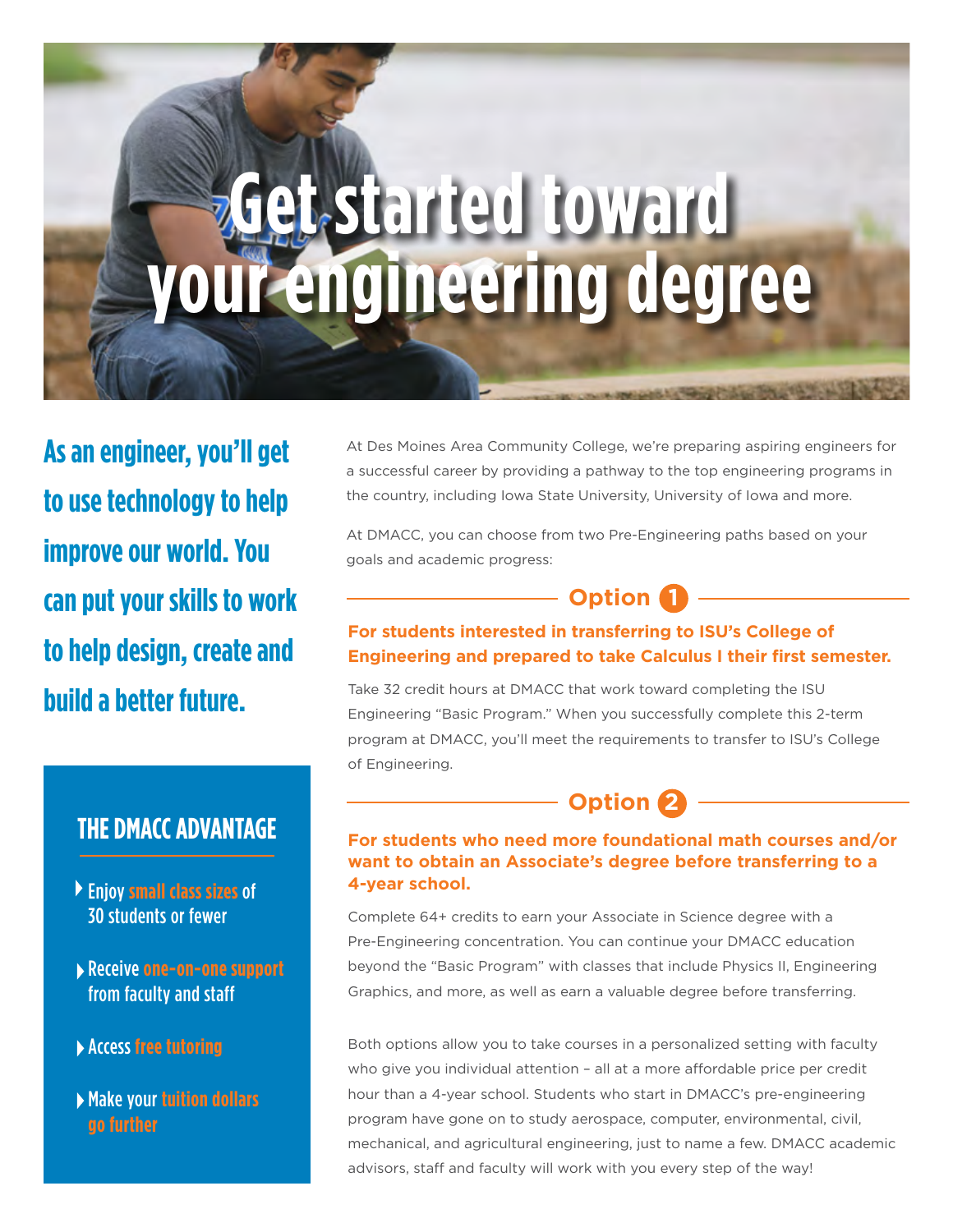# **Two Pre-Engineering Tracks to Choose From**

**SUGGESTED COURSE SEQUENCE** 

## **1 Year (2 term) Engineering "Basic Program"**

#### Based on ALEKS score of 76% or higher

| <b>SEMESTER 1</b>                      |           |
|----------------------------------------|-----------|
| MAT 211* Calculus I                    | 5 Credits |
| ENG 105 Composition I                  | 3 Credits |
| CHM 165* Chemistry I                   | 4 Credits |
| <b>EGR 100 Engineering Orientation</b> | 1 Credit  |
| SDV 171 Library Instruction            | 1 Credit  |
| SDV 108 College Experience (Optional)  | 1 Credit  |
| <b>TOTAL Credits: 15</b>               |           |

| MAT 217 <sup>*</sup> Calculus II  | 5 Credits |
|-----------------------------------|-----------|
| ENG 106* Composition II           | 3 Credits |
| PHY 213* Physics I                | 6 Credits |
| EGR 161* Engineering Computations | 2 Credits |

**TOTAL Credits: 18** 

# **Total 32 Credits**

and it's easy to establish<br>relationships with professors.<br>If you want to meet intelligent<br>people or challenge yourself,<br>definitely come to DMACC!<br>Hu, DMACC Engineering Transfer Student **I like the small class sizes, and it's easy to establish relationships with professors. If you want to meet intelligent people or challenge yourself, defnitely come to DMACC!** 

**Hu, DMACC Engineering Transfer Student** 

#### **2 Year (4 term) Associate of Science Degree with Pre-Engineering Concentration with Pre-Engineering Concentration**

Based on ALEKS score of 46% or higher

#### SEMESTER 1

| SDV 108* (STEM sections may be available) | 1 Credits   |
|-------------------------------------------|-------------|
| ENG 105 Composition I                     | 3 Credits   |
| MAT 121 or 211 <sup>*</sup>               | 4-5 Credits |
| CHM 165* Chemistry I                      | 4 Credits   |
| Social and Behavioral Science Choice      | 3 Credits   |
| <b>EGR 100 Engineering Orientation</b>    | 1 Credit    |
|                                           |             |

#### **TOTAL Credits 16 - 17**

| <b>SEMESTER 2</b>                             |             |
|-----------------------------------------------|-------------|
| ENG 106* Composition II                       | 3 Credits   |
| MAT 130 or 217*                               | 3-5 Credits |
| Humanities Choice                             | 3-4 Credits |
| Social and Behavioral Science Choice          | 3 Credits   |
| EGR 161* Engineering Computations             | 2 Credits   |
| EGR 151, 152 or 155 <sup>*</sup> (Select one) | 2 Credits   |
|                                               |             |

#### **TOTAL Credits 16 - 19**

Begin foreign language at DMACC if needed to transfer. Different institutions have different requirements. Please see an advisor if you need assistance.

| <b>SEMESTER 3</b>             |             |
|-------------------------------|-------------|
| MAT 211 or 219*               | 4-5 Credits |
| PHY 213 Physics I             | 6 Credits   |
| EGR 166* Engineering Graphics | 4 Credits   |
| SDV 171 Library Instruction   | 1 Credit    |

#### **TOTAL Credits: 15-16**

| <b>SEMESTER 4</b>           |             |
|-----------------------------|-------------|
| Math 217 or 227*            | 4-5 Credits |
| PHY 223 Physics II          | 6 Credits   |
| DMACC Elective (Diversity)  | 3 Credits   |
| SPC 101 Oral Communications | 3 Credits   |
|                             |             |

**TOTAL Credits: 16-17** 

# **Total 64+Credits**